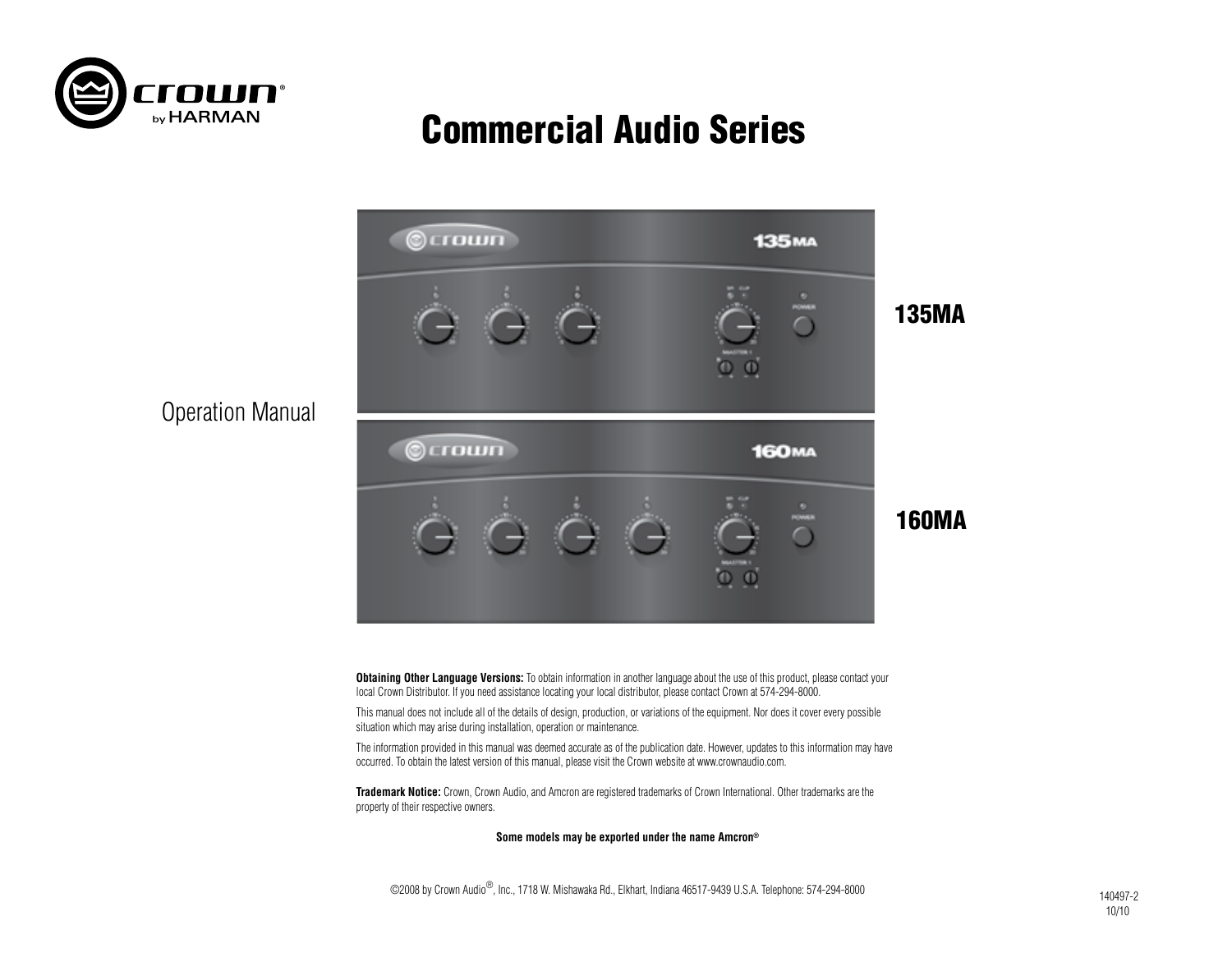









1. Read these instructions.

If an equipment rack is used, we recommend locating the amplifier(s) in the bottom of the rack and the preamplifier or other sensitive equipment at the top.

## Important Safety Instructions

### **Magnetic Field**

CAUTION! Do not locate sensitive high-gain equipment such as preamplifiers or tape decks directly above or below the unit. Because this amplifier has a high power density, it has a strong magnetic field which can induce hum into unshielded devices that are located nearby. The field is strongest just above and below the unit.

The lightning bolt triangle is used to alert the user to the risk of electric shock.

The exclamation point triangle is used to alert the user to important operating or maintenance instructions.

#### **REGARDEZ CES SYMBOLES:**

La triangle avec le sigle ''foudre'' est employée pour alerter l'utilisateur au risque de décharge électrique. Le triangle avec un point d'exclamation est employée pour alerter l'utilisateur d'instruction importantes pour lors opérations de maintenance.

#### **ATENCION CON ESTOS SÍMBOLOS:**

El triángulo con el símbolo de rayo eléctrico es usado para alertar al usuario de el riesgo de un choque eléctrico.

El triángulo con el signo de admiración es usado para alertar al usuario de instrucciones importantes de operación o mantenimiento.



#### **WATCH FOR THESE SYMBOLS:**

#### **IMPORTANT**

Commercial Audio Series mixer-amplifiers require Class 2 output wiring. Les amplificateurs de série de Commercial Audio exigent des câbles de sortie de classe 2.

Commercial Audio-Reihe-Verstärker verlangen Klasse die 2 Produktionsverdrahtung.

NOTE: This equipment has been tested and found to comply with the limits for a Class B digital device, pursuant to part 15 of the FCC Rules. These limits are designed to provide reasonable protection against harmful interference in a residential installation. This equipment generates, uses, and can radiate radio frequency energy and, if not installed and used in accordance with the instruction manual, may cause harmful interference to radio communications. However, there is no guarantee that interference will not occur in a particular installation. If this equipment does cause harmful interference to radio or television reception, which can be determined by turning the equipment off and on, the user is encouraged to try to correct the interference by one or more of the following measures:

Los amplificadores de la Serie XTi requieren de un cableado de salida Clase 2.

To prevent electric shock do not remove top or bottom covers. No user serviceable parts inside. Refer servicing to qualified service personnel.

À PRÉVENIR LE CHOC ÉLECTRIQUE N'ENLEVEZ PAS LES COUVERCLES. IL N'Y A PAS DES PARTIES SERVICEABLE À L'INTÉRIEUR. TOUS REPARATIONS DOIT ETRE FAIRE PAR PERSONNEL QUALIFIÉ SEULMENT.

PARA PREVENIR UN CHOQUE ELÉCTRICO, NO RETIRE LAS CUBIERTAS SUPERIOR O INFERIOR. NO EXISTEN PARTES QUE PUEDAN SER REPARADAS POR EL USUARIO AL INTERIOR. REMITA EL SERVICICO AL PERSONAL TÉCHNICAL CALIFI-CADO.

TO COMPLETELY DISCONNECT THIS EQUIPMENT FROM THE AC MAINS, DISCONNECT THE POWER SUPPLY CORD PLUG FROM THE AC RECEPTACLE. THE MAINS PLUG OF THE POWER SUPPLY CORD SHALL REMAIN READILY OPERABLE.

POUR DÉMONTER COMPLÈTEMENT L'ÉQUIPEMENT DE L'ALIMENTATION GÉNÉRALE, DÉMONTER LE CÂBLE D'ALI-MENTATION DE SON RÉCEPTACLE. LA PRISE D'ALIMENTATION RESTERA AISÉMENT FONCTIONNELLE.

Sue Whitfield 574-294-8289 FOR COMPLIANCE QUESTIONS ONLY:

PARA DESCONECTAR COMPLETAMENTE EL EQUIPO DEL SUMINSTRO ELECTRICO, DESCONECTE EL CABLE DE ALI-MENTACION DE LA TOMA DE CA. LAS PATAS DEL CONECTOR DEL CABLE DE ALIMENTACIÓN DEBERAN MANTENERSE EN BUEN ESTADO.

#### **FCC COMPLIANCE NOTICE**

This device complies with part 15 of the FCC rules. Operation is subject to the following two conditions: (1) This device may not cause harmful interference, and (2) this device must accept any interference received, including interference that may cause undesired operation.

- 2. Keep these instructions.
- 3. Heed all warnings.
- 4. Follow all instructions.
- 5. Do not use this apparatus near water.
- 6. Clean only with a dry cloth.
- 7. Do not block any ventilation openings. Install in accordance with the manufacturer's instructions.
- 8. Do not install near any heat sources such as radiators, heat registers, stoves, or other apparatus (including amplifiers) that produce heat.
- 9. Do not defeat the safety purpose of the polarized or grounding-type plug. A polarized plug has two blades with one wider than the other. A grounding-type plug has two blades and a third grounding prong. The wide blade or the third prong is provided for your safety. If the provided plug does not fit into your outlet, consult an electrician for replacement of the obsolete outlet.
- 10. Protect the power cord from being walked on or pinched, particularly at plugs, convenience receptacles, and the point where they exit from the apparatus.
- 11. Only use attachments/accessories specified by the manufacturer.



CAUTION: Changes or modifications not expressly approved by the party responsible for complicance could void the user's authority to operate the equipment.

- . DO NOT EXPOSE THIS EQUIPMENT TO DRIPPING OR SPASHING AND ENSURE THAT NO OBJECTS FILLED WITH LIQUIDS, SUCH AS VASES, ARE PLACED ON THE EQUIPMENT.
- 18. THE MAINS PLUG OF THE POWER SUPPLY CORD SHALL REMAIN READILY OPERABLE.
- Reorient or relocate the receiving antenna.
- Increase the separation between the equipment and receiver.
- Connect the equipment into an outlet on a circuit different from that to which the receiver is connected.
- Consult the dealer or an experienced radio/TV technician for help.

I certify that the product identified above conforms to the requirements of the EMC Council Directive 89/336/EEC as amended by 92/31/EEC, and the Low Voltage Directive 73/23/EES as amended by 93/68/EEC.

**Equipment Type:** Commercial Audio Mixer-Amplifiers **Family Name:** Commercial Audio Family **Model Names:** 135MA, 160MA

#### **EMC Standards:**

- **EN 55103-1:1995** Electromagnetic Compatibility Product Family Standard for Audio, Video, Audio-Visual and Entertainment Lighting Control Apparatus for Professional Use, Part 1: Emissions
- **EN 55103-1:1995** Magnetic Field Emissions-Annex A @ 10 cm and 1 M
- **EN 61000-3-2:1995+A14:2000** Limits for Harmonic Current Emissions (equipment input current ≤16A per phase)
- **EN 61000-3-3:1995** Limitation of Voltage Fluctuations and Flicker in Low-Voltage Supply Systems Rated Current ≤16A
- **EN 55022:1992 + A1: 1995 & A2:1997** Limits and Methods of Measurement of Radio Disturbance Characteristics of ITE: Radiated, Class B Limits; Conducted, Class B
- **EN 55103-2:1996** Electromagnetic Compatibility Product Family Standard for Audio, Video, Audio-Visual and Entertainment Lighting Control Apparatus for Professional Use, Part 2: Immunity
- **EN 61000-4-2:1995** Electrostatic Discharge Immunity (Environment E2-Criteria B, 4k V Contact, 8k V Air Discharge)
- **EN 61000-4-3:1996** Radiated, Radio-Frequency, Electromagnetic Immunity (Environment E2, Criteria A)
- **EN 61000-4-4:1995** Electrical Fast Transient/Burst Immunity (Criteria B)
- **EN 61000-4-5:1995** Surge Immunity (Criteria B)
- **EN 61000-4-6:1996** Immunity to Conducted Disturbances Induced by Radio-Frequency Fields (Criteria A)
- **EN 61000-4-11:1994** Voltage Dips, Short Interruptions and Voltage Variation

#### **Safety Standard:**

**EN 60065: 1998** Safety Requirements - Audio Video and Similar Electronic Apparatus

**Issued By:** Crown International, Inc. 1718 W. Mishawaka Rd. Elkhart, IN 46517 U.S.A.

swhitfield@crownintl.com

## Crown International, Inc. **DECLARATION OF CONFORMITY**

**European Representative's Name and Address:**

David J. Budge 10 Harvest Close Yateley GU46 6YS United Kingdom

Date of Issue: January 1, 2007

Signed

Larry Coburn Title: Senior Vice President of Manufacturing

- 12. Use only with a cart, stand, tripod, bracket, or table specified by the manufacturer, or sold with the apparatus. When a cart is used, use caution when moving the cart/apparatus combination to avoid injury from tip-over. 13. Unplug this apparatus during lightning storms or when
- unused for long periods of time. 14. Refer all servicing to qualified service personnel. Servicing is required when the apparatus has been damaged in any way, such as power-supply cord or plug is damaged, liquid has been spilled or objects have fallen into the apparatus, the apparatus has been exposed to rain or moisture, does
- not operate normally, or has been dropped. 15. Use the mains plug to disconnect the apparatus from the mains.
- 16. WARNING: TO REDUCE THE RISK OF FIRE OR ELECTRIC SHOCK, DO NOT EXPOSE THIS APPARATUS TO RAIN OR MOISTURE.



## Importantes Instructions de Sécurité

## Wichtige Sicherheitsinstruktionen

## Instrucciones de Seguridad Importantes

ÆÐ

ÆØ

**AA**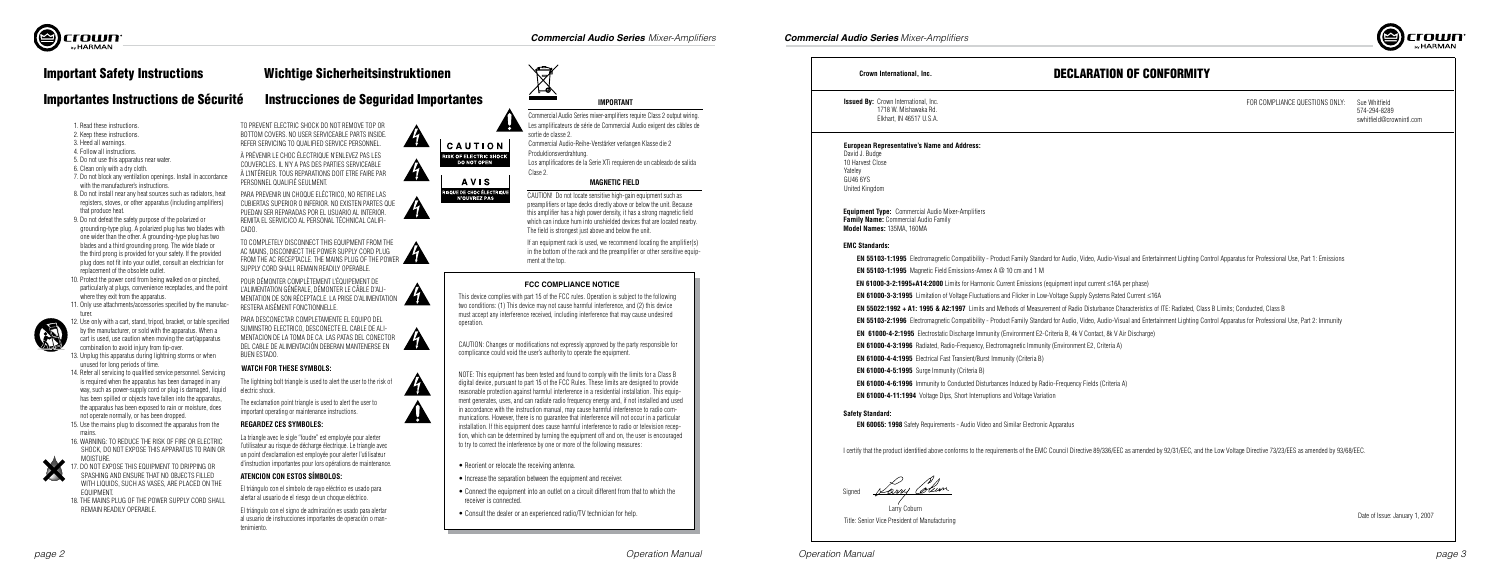





## Table of Contents

| 6 |  |  |
|---|--|--|
|   |  |  |
|   |  |  |
|   |  |  |

The Crown<sup>®</sup> 135MA and 160MA are high-value mixer-amplifiers for commercial audio. They provide 8-ohm and constant-voltage outputs (70V and 100V). Typical uses are paging, background music, and music-on-hold.

- 3 inputs (each with a volume control), and one 35W amplifier output channel in 135MA
- • 4 inputs (each with a volume control), and one 60W amplifier output channel in 160MA
- • Ideal for paging, background music, and music-on-hold
- • Balanced Phoenix-type mic/line input, telephone output, dual RCA stereo music inputs
- Priority muting by VOX or external switch
- Bass and Treble controls on master output
- • Three-Year, No-Fault, Fully Transferable Warranty completely protects your investment and guarantees its specifications

The 135MA provides 3 inputs (each with a volume control) and a 35W amplifier output. The 160MA provides 4 inputs (each with a volume control) and a 60W amplifier output.

Other features include priority muting, voice-activated muting, phantom power, and Bass and Treble controls.

## 1 Welcome

#### **1.1 Features**

| 135MA                                                                     | *1 kHz<br>Power |  |  |
|---------------------------------------------------------------------------|-----------------|--|--|
| Minimum guaranteed power<br>into 8 ohms or 70V/100V output                | <b>35W</b>      |  |  |
| *1 kHz Power: refers to maximum power in watts at<br>1 kHz with 0.5% THD. |                 |  |  |

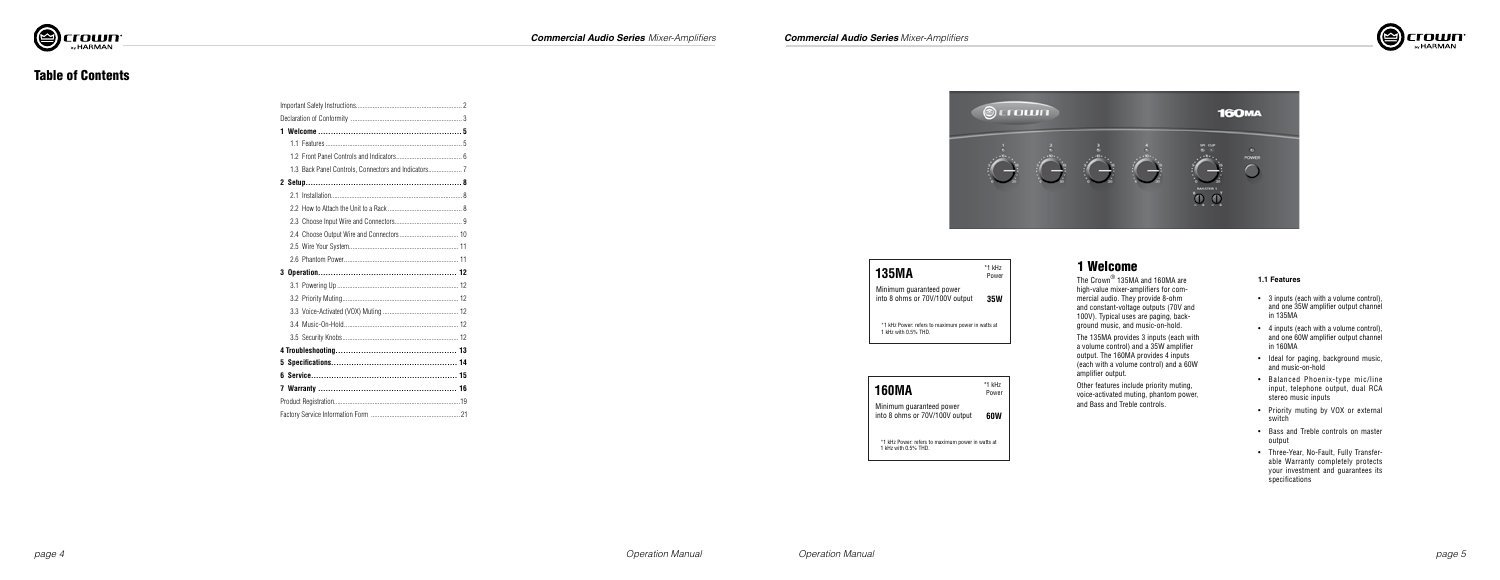



2 Setup

*Figure 1.1 Front Panel Controls and Indicators*

#### **1.2 Front Panel Controls and Indicators**

#### **A. Input Signal Presence/Clip Indica-**

**tors:** Green LED, one above each channel's volume control, illuminates when input signal exceeds –40 dBu, or flashes brightly at threshold of audible distortion.

**B. Master Output Volume Control:** Detented potentiometer with knob.

#### **1.3 Back Panel Controls, Connectors and Indicators**

**A. AC Power Inlet:** Detachable IEC accepts US or Euro style power cords.

**B. Amplifier Output Connector:** 4-position terminal barrier block with COM (Common), 8 ohms, 70V and 100V terminals. Accepts up to 10 AWG terminal forks. Clear nontouch cover included.

#### **C. Amp Configuration DIP Switch:** DIP switch selection for multiple functions.

1. On: Sets CH1 to Mic Input. Off: Sets CH1 to Line Input. 2. On: Sets CH1 to Normal mode (no priority).

**G. Tone Controls:** Bass and Treble nondetented recessed potentiometers under master output volume control. Bass ±10 dB at 100 Hz. Treble  $\pm$ 10 dB at 10 kHz.

**H. Power Switch: Pushbutton on-off switch.** 

3. On: CH1 priority contact closure mutes other channels. 4. On: CH1 VOX mutes other channels by sensing signal through Input 1. 5. On: Routes CH1 to MOH output. 6. On: Routes CH2 to MOH output. 7. On: Routes CH3 to MOH output. 8. On: 15V phantom power. **D: Input Connectors 2-4 (160MA) or 2-3** 

#### **(135MA)** Unbalanced line-level RCA-type connectors, summed to mono.

**E. Preamp Line Out Connector:** 3-pin balanced Phoenix-type for connection to external amplifiers. Level independent of master volume control.



*Figure 1.2 Back Panel Controls, Connectors and Indicators*

## 2 Setup



**C. Output Signal Presence Indicator:** Green LED above master output volume control illuminates when any input signal exceeds –40 dBu.

**D. Output Signal Clip Indicator:** Red LED above master output volume control flashes brightly at threshold of audible distortion.

**E. Power Indicator:** Blue LED indicates power on.

**F. Input Volume Controls:** One per input, detented potentiometers with knobs. Four controls in 160MA; three controls in 135MA. **F. MOH Level Control:** Trim pot adjusts level for Music-On-Hold output from Telephone (MOH) Output Connector.

#### **G. Telephone (MOH) Output Connector:**

4-terminal Phoenix connector (2 terminals for 1W output to 8-ohm speaker, 2 terminals for 600-ohm output to PBX music-on-hold port).

**H. VOX Threshold:** Trim pot controls how loud the voice on CH1 must be before muting other channels. Can be set for no muting.

**I. Input Connector 1:** 5-terminal Phoenix connector. 3 terminals for balanced signal, 2 terminals for priority contact closure, which mutes other channels when DIP switch 3 is on.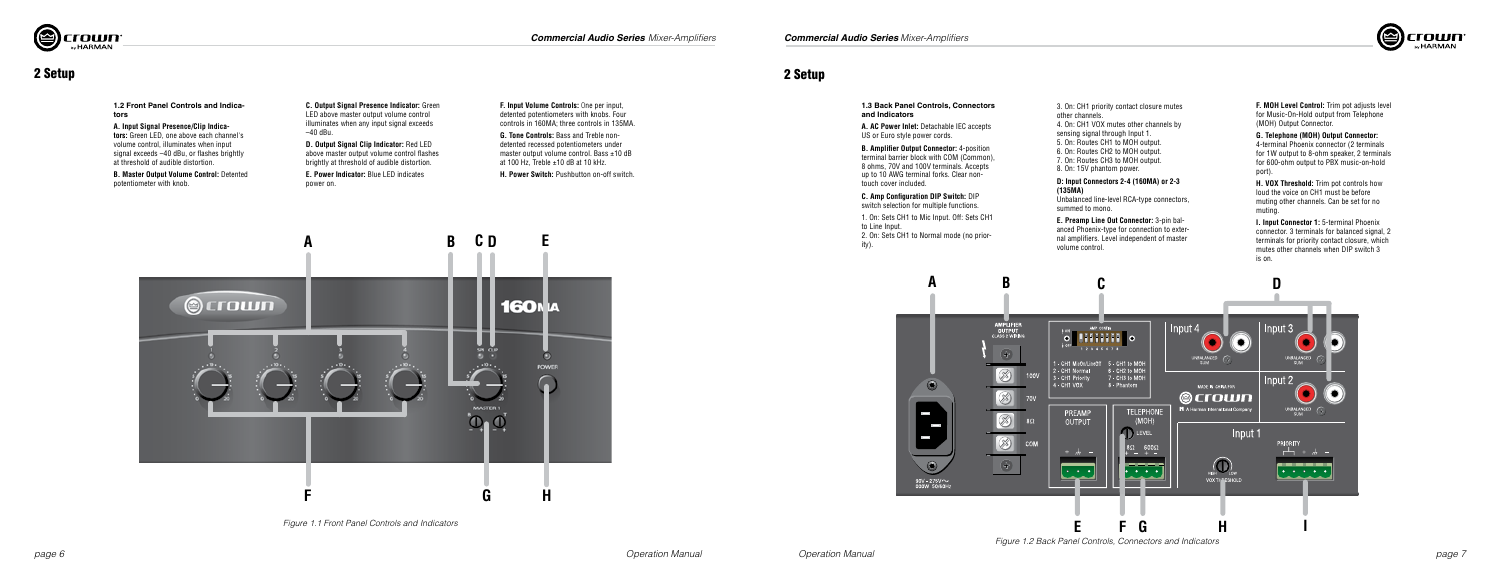



*Figure 2.2 How to Connect Rack Ears (Not to Scale)*

## 2 Setup

#### **2.3 Choose Input Wire and Connectors**

Crown recommends using pre-built or professionally wired, balanced line (two-conductor plus shield), 22-24 gauge cables and connectors. Unbalanced line may also be used but may result in noise over long

cable runs.

The 135MA and 160MA have two types of input connectors: Phoenix-

type and RCA.

• **Mic/Line Connector (CH1):** 5-pin Phoenix-type, balanced, pins

3, 4 and 5 (Figure 2.3).

• **Dual RCA Input Connector (other channels):** For stereo music signals, unbalanced, summed together, two connectors per

input (Figure 2.4).

*Figure 2.3 Mic/Line Connector*



*Figure 2.1 Dimensions*

#### **2.1 Installation**

**CAUTION: Before you begin, make sure your mixer-amplifier is disconnected from the power source, with power switch in the "off" position and all level controls turned completely down (counterclockwise).**

Use a standard 19-inch (48.3 cm) equipment rack with an optional rack-mount kit. See Figure 2.1 for dimensions.

You may also stack mixer-amps without using a cabinet, or you may place a single mixer-amp on a surface with 12 inches of air space around the unit for convection cooling.

NOTE: When transporting in a rack, mixer-amps should be supported at the front and back.

When using an equipment rack, do not mount units directly on top of each other. Allow 2 rack units (3.5 inches) between units for convection cooling. The side walls of the rack should be a minimum of two inches (5.1 cm) away from the mixer-amplifier sides, and the back of the rack should be a minimum of four inches (10.2 cm) from the mixeramplifier back panel.

### **2.2 How to Attach the Unit to a Rack**

1. Order the optional Rack-Mount Kit from your Crown dealer. Part no. RM1 is a "single rack mount kit" for mounting a single MA unit in a rack. Part no. RM2 is a "double rack mount kit" for mounting two MA units side-by-side in a rack.

2. See Figure 2.2. Remove the two screws from each side of the chassis near the front.

3. Place a rack ear flush with the right front of the chassis.

4. Insert a screw that you removed into the bottom hole of the rack ear and chassis. Screw it in.

5. Insert a screw that you removed into the center hole of the rack ear and chassis. Screw it in.

6. Insert one of the supplied screws into the top hole of the rack ear and chassis. Screw it in.

7. Repeat steps 3-6 for the left side of the chassis.

*Figure 2.4 Dual RCA Input Connectors*

line-level source





## 2 Setup

Single rack mount kit

ANNINO

**ARTIFUEL** 



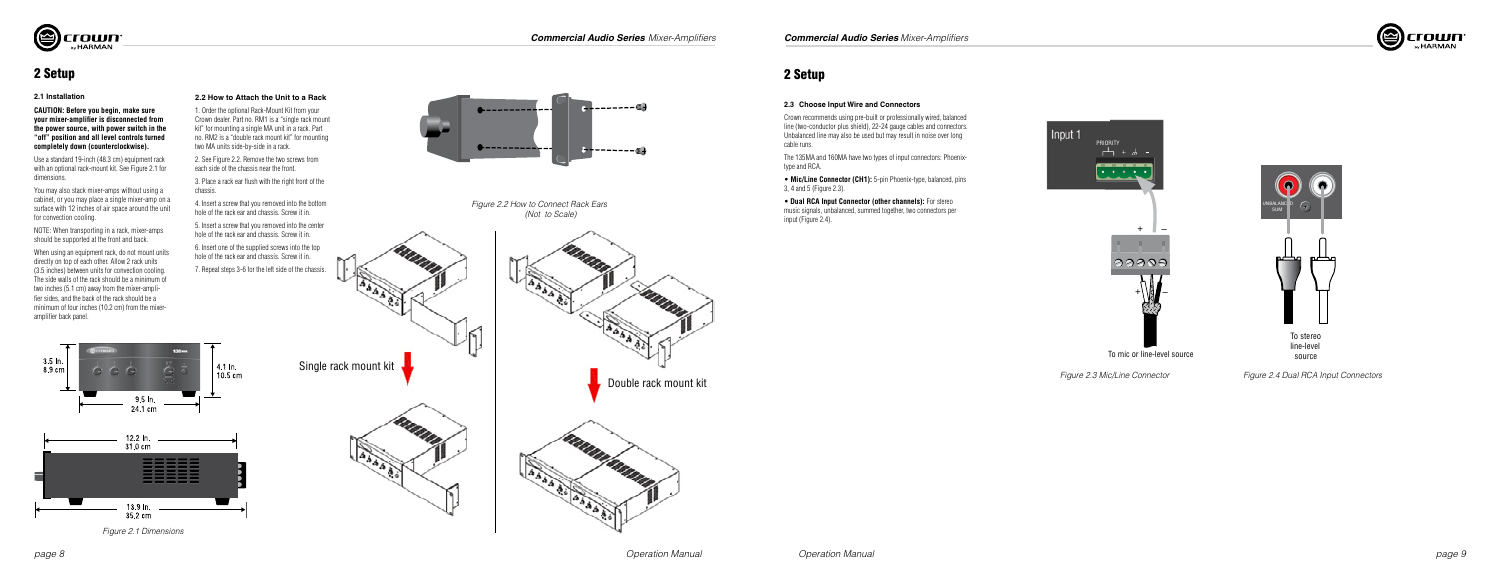



## 2 Setup

#### **2.4 Choose Output Wire and Connectors**

**Amplifier Output Connections:** Slip the cable lugs under the output screw terminals and tighten (Figure 2.6). Slide the supplied non-touch cover over the output connections from top to bottom to cover them.

Crown recommends using pre-built or professionally wired, high-quality, two-conductor, heavy gauge speaker wire and connectors. You may use crimp-on spade lugs for your output connectors. To prevent the possibility of short-circuits, wrap or otherwise insulate exposed loudspeaker cable connectors. Cover the output connections with the supplied clear non-touch cover by sliding the cover on.

Using the guidelines below, select the appropriate size of wire based on the distance from amplifier to speaker. The wire sizes apply to the 8-ohm tap.

| <b>Distance</b> | <b>Wire Size</b> |
|-----------------|------------------|
| up to 25 ft.    | 16 AWG           |
| $26 - 40$ ft.   | 14 AWG           |
| $41 - 60$ ft.   | <b>12 AWG</b>    |
| $61-100$ ft.    | 10 AWG           |
| 101-150 ft.     | 8 AWG            |
| $151 - 250$ ft. | 6 AWG            |
|                 |                  |

**NOTE: Custom wiring should only be performed by qualified personnel. Class 2 wiring is required.**

Connect the Amplifier Output screw terminals to the loudspeaker loads. Use terminals marked COM and 70V or 100V for constantvoltage loudspeaker loads. Use terminals marked COM and 8 ohms for an 8-ohm speaker. COM **100V** voltage loudspeaker loads. Ose terminals marked COW and COVID and COVID and COVID and COVID and COVID and COVID and COVID and COVID and COVID and COVID and COVID and COVID and COVID and COVID and COVID and COVID

#### **CAUTION: Never use shielded cable for output power wiring.**

ÆÐ

Use 2-conductor shielded cable and a 3-pin Phoenix-type connector for Preamp Line Output (Figure 2.7).

#### **Music-On-Hold Connections**

Connect the COM terminal to speaker negative (-) lead; connect one of the other terminals to speaker positive (+) lead.

If you have an external music source connected to the 135MA or 160MA, you can play its music over a phone line while the caller is on hold. Use the connection shown in Figure 2.8 (either 8 ohms or 600 ohms) to connect the mixer-amp to the Music-On-Hold input on your telephone system interface/PBX.

If your phone system needs to be electrically isolated from the 135MA or 160MA, you can order an accessory isolation transformer from your Crown dealer, part no. IST. It connects either to the MOH output or to Input 1.

*Figure 2.6 Amplifier Output Connections*



*Figure 2.7 Connections to the* 

*Preamp Output Connector* 

#### **2.4 Wire Your System**

Typical input and output wiring is shown in Figure 2.9.

INPUTS: For Input 1, connect a microphone or balanced line-level signal to the Input 1 balanced input. Set the Mic/Line switch (DIP switch #1) accordingly. For the other inputs, connect unbalanced line-level signals to the RCA input connectors.

OUTPUTS: Maintain proper polarity (+/–) on amplifier output connectors.

Cover the output connections with the supplied clear non-touch cover by sliding the cover on.

#### **2.6 Phantom Power**

Condenser mics require phantom power to operate. If you are using a condenser microphone on Input 1, turn on DIP switch #8 on the back of the mixer-amp. The microphone must be able to work on 15V phantom power, which the mixer-amp's mic input

connector provides.



*Figure 2.8 Connections to the Telephone (MOH) Connector* 

## 2 Setup

*Figure 2.9 Input-Output Wiring*





 **8-Ohm Speaker**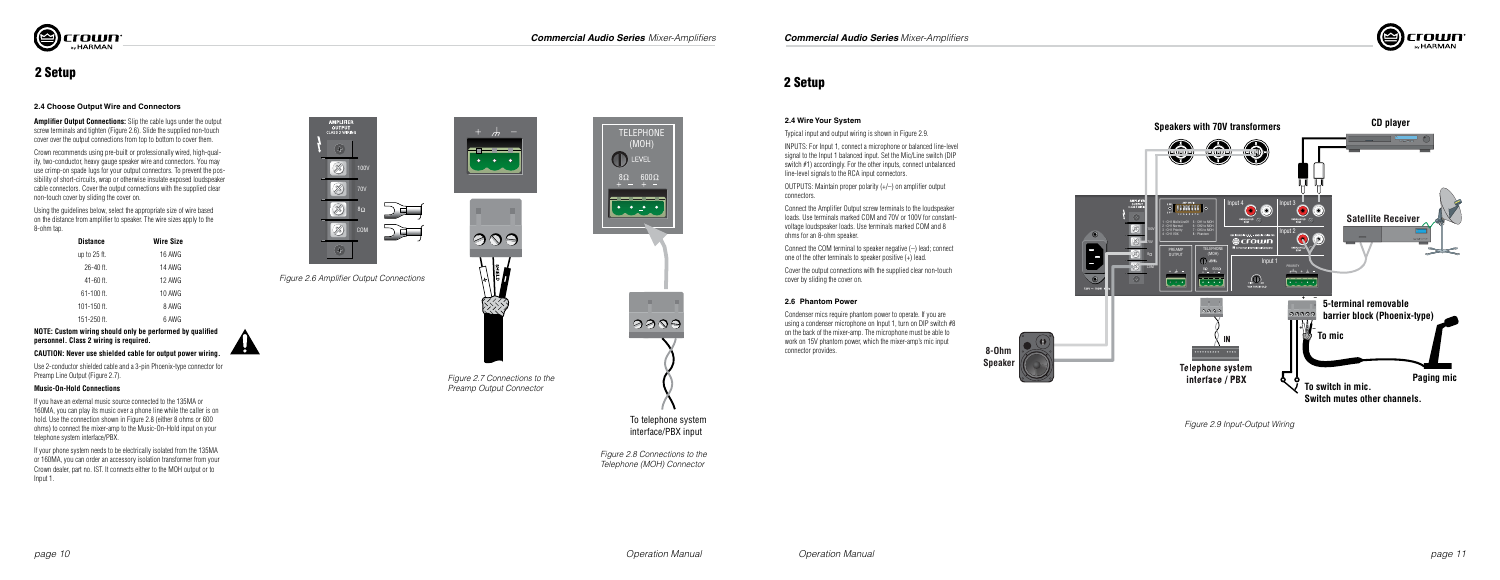

## 3 Operation 4 Troubleshooting

*Figure 3.1 Priority Muting Controls and Connectors*







### **3.1 Powering Up**

1. Turn off any equipment connected to the Preamp Output connector. 2. Plug the amplifier's power cord into a 3-wire grounded AC outlet. 3. Turn down the input volume controls. 4. Turn down the master volume control. 5. Turn on the Power switch. The Power indicator should glow. 6. Turn the input volume controls in use about 3/4 up. 7. Turn up the master volume control(s) until the desired loudness or power level is achieved. 8. Touch up the input levels as needed for music and voice. 9. Turn on any equipment connected to the Preamp Output connector.

If you ever need to make any wiring or installation changes, disconnect the power cord.

#### **3.2 Priority Muting**

If you want a microphone's push-to-talk switch to mute the background music or other input signals, follow this procedure. On the back of the 135MA or 160MA,

1. Turn DIP switch 2 off. Turn DIP switch 3 on. 2 . Connect a push-to-talk mic contact to the Priority Connector (Figure 3.1). Input 1 is the priority input for the amplified output, so Input 1 mutes the other inputs.

#### **3.3 Voice-Activated (VOX) Muting**

If you want a voice to mute the background music or other input signals, follow this procedure. On the back of the 135MA or 160MA,

1. Turn DIP switch 4 on. Turn DIP switches 2 and 3 off. 2. Talk into the microphone. Adjust the VOX Threshold trim pot on the back of the unit to set how loud the voice must be before muting occurs. It can be set for no muting.

#### **3.4 Music-On-Hold**

On the back of the unit, adjust MOH Level Control to obtain the desired level of Music-On-Hold in your phone system.

• The amplifier is in "fault" mode. A Fault status can be triggered when one of the amplifier's protection circuits is activated. First disconnect your speakers from the affected channel(s) one by one to determine if one of the loads is shorted. If an amplifier channel has a thermal fault, there will be no indication on the front panel, but the amp will recover after cooling. If operation does not return to normal after restarting your amp, return the unit to Crown or an authorized Crown Service Center for servicing.



#### **3.5 Security Knobs**

To prevent user tampering with the knobs, you can order the accessory 10-pack of security knobs from your Crown dealer, part no. S-Cover. 1. Pull off an existing knob. 2. Remove the nut. 3. Screw the security knob over the potentiometer shaft. The knob will not rotate.

### **CONDITION: No power to the mixer-amplifier.**

*POSSIBLE REASON:*

- The mixer-amplifier's Power switch is off.
- The mixer-amplifier is not plugged into the power receptacle.
- The mixer-amplifier's high-voltage power supply circuit breaker has tripped. Verify that the AC mains voltage is correct.



### **CONDITION: Distorted sound**.

### *POSSIBLE REASON:*

• Input signal level is too high. Turn down your input volume controls. NOTE: Your mixer- amplifier should never be operated at a level which causes the Clip LEDS to illuminate constantly.

### **CONDITION: Distorted sound.**

### *POSSIBLE REASON:*

- Input signal level is too high. Turn down your input volume controls. NOTE: Your mixer- amplifier should never be operated at a level which causes the Clip LEDS to illuminate constantly.
- Master volume level is too high. Turn it down to about 3/4 of maximum level.

## **CONDITION: No sound.**

#### *POSSIBLE REASON:*





#### **CONDITION: No sound.**

*POSSIBLE REASON:*

- No input signal.
- Input signal level is very low.

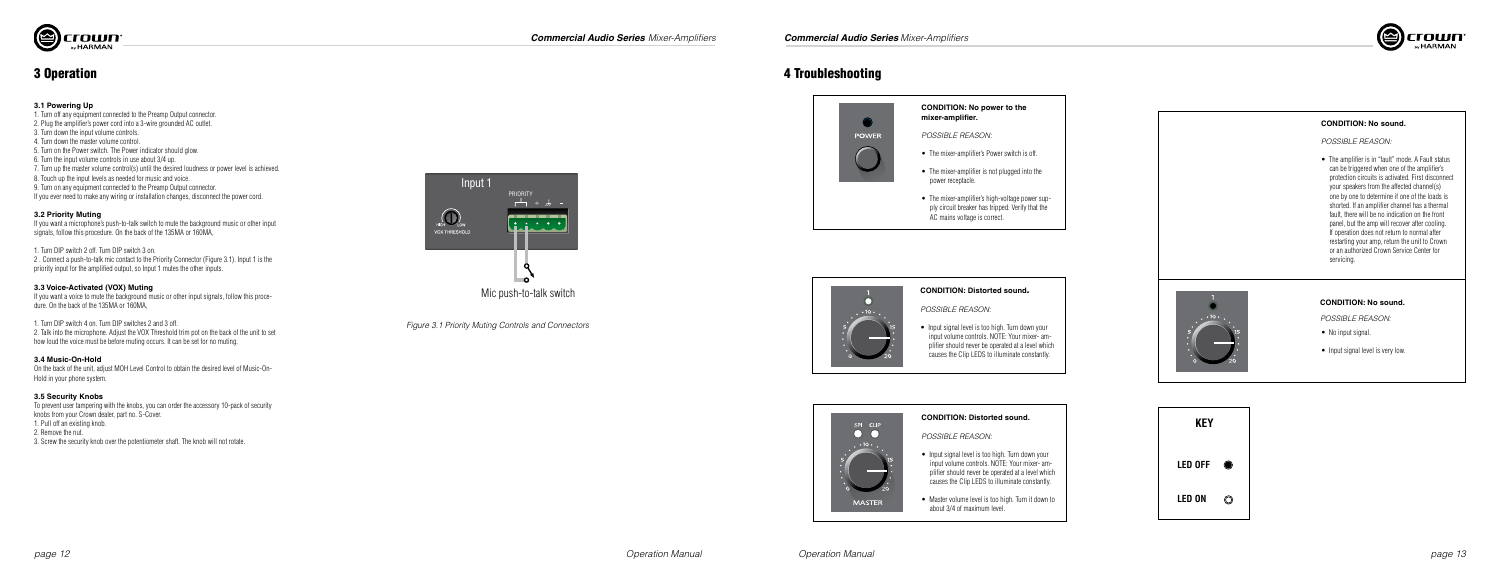

- 
- 
- 
- 
- 
- 
- 



5 Specifications

Crown mixer-amplifiers are quality units that rarely require servicing. Before returning your unit for servicing, please contact Crown Technical Support to verify the need for servicing.

*\*Warranty is only valid within the United States of America. For information on Warranty outside of the U.S.A, please contact your local distributor.*

This unit has very sophisticated circuitry which should only be serviced by a fully trained technician. This is one reason why each unit bears the following label:

### **CAUTION: To prevent electric shock, do not remove covers. No user serviceable parts inside. Refer servicing to a qualified technician.**

Complete the Crown Audio Factory Service Information form, in the back of this manual, when returning a Crown product to the factory or authorized service center. The form must be included with your product inside the box or in a packing slip envelope securely attached to the outside of the shipping carton. Do not send this form separately.

### **Worldwide Service**

Service may be obtained only through Crown distributors. (Contact your local Crown/Amcron representative or our office for a list of authorized service centers.) To obtain service, simply present the bill of sale as proof of purchase along with the defective unit to an authorized service center. They will handle the necessary paperwork and repair. Remember to transport your unit in the original factory pack.

### **US and Canada Service**

Service may be obtained in one of two ways: from an authorized service center or from the factory. You may choose either. It is important that you have your copy of the bill of sale as your proof of purchase.

#### **Service at a US or Canada Service Center**

This method usually saves the most time and effort. Simply present your bill of sale along with the defective unit to an authorized service center

to obtain service. They will handle the necessary paperwork and repair. Remember to transport the unit in the original factory pack. A list of authorized service centers in your area can be obtained from Crown Factory Service, or online from

http://www.crownaudio.com/support/servcent.htm.

#### **Factory Service**

Crown accepts no responsibility for non-serviceable product that is sent to us for factory repair. It is the owner's responsibility to ensure that their product is serviceable prior to sending it to the factory. Serviceable product list is available at

http://crownweb.crownintl.com/crownrma/.

For more information, please contact us direct.

| <b>Guaranteed Minimum Power</b>                                                          | <b>135MA</b>                                                                                                                                                                                                                                                               | <b>160MA</b>                                |  |  |
|------------------------------------------------------------------------------------------|----------------------------------------------------------------------------------------------------------------------------------------------------------------------------------------------------------------------------------------------------------------------------|---------------------------------------------|--|--|
| 1 kHz with 0.5% THD<br>Minimum quaranteed power into 8 ohms or 70V/100V<br>output        | 35W                                                                                                                                                                                                                                                                        | 60W                                         |  |  |
| <b>Performance</b>                                                                       |                                                                                                                                                                                                                                                                            |                                             |  |  |
| Frequency Reponse (at 1 watt from 8-ohm tap)                                             | 50 Hz to 20 kHz $\pm$ 1 dB.<br>19 Hz to 34 kHz +0, -3 dB.                                                                                                                                                                                                                  |                                             |  |  |
| Signal to Noise Ratio (ref. to rated power, master<br>volume at minimum)                 | $Mic:$ > 58 dB.<br>Line: $> 60$ dB.<br>Telephone: $> 60$ dB.<br>Inputs 2 or 3 (and 4 in 160MA): > 78 dB.                                                                                                                                                                   |                                             |  |  |
| $THD + N$                                                                                | < 0.5% at rated power at 1 kHz.<br>< 0.1% at 5W at 1 kHz.                                                                                                                                                                                                                  |                                             |  |  |
| Input Sensitivity (for full output at maximum gain):                                     | Input 1: Mic 3mV, Line 800mV.<br>Input 2: 400mV.<br>Input 3: 400mV.<br>Input 4 (160MA only): 400mV.                                                                                                                                                                        |                                             |  |  |
| Mic: 2.2 kilohms.<br>Input Impedance (nominal):<br>Line: 10 kilohms.<br>RCA: 10 kilohms. |                                                                                                                                                                                                                                                                            |                                             |  |  |
| Crosstalk (below rated power)                                                            | -82 dB at 1kHz (Ch. 1 line input 0.8V, Ch. 1 volume at<br>minimum, other channel volumes at maximum).                                                                                                                                                                      |                                             |  |  |
| Line Output Level (nominal):                                                             | 1V into 10 kilohms.                                                                                                                                                                                                                                                        |                                             |  |  |
| <b>Phantom Power</b>                                                                     | 15 VDC.                                                                                                                                                                                                                                                                    |                                             |  |  |
| AC Line Voltages Available                                                               | Universal Power Supply. Line voltage tolerance<br>$+15\%$ , $-20\%$ .                                                                                                                                                                                                      |                                             |  |  |
| Operating Temperature/Humidity                                                           | 20° C to 40° C at 95% relative humidity (non-con-<br>$density)$                                                                                                                                                                                                            |                                             |  |  |
| Storage Temperature                                                                      | $-20^\circ$ C to 85° C.                                                                                                                                                                                                                                                    |                                             |  |  |
| <b>Construction</b>                                                                      |                                                                                                                                                                                                                                                                            |                                             |  |  |
| Cooling                                                                                  | Convection cooled.                                                                                                                                                                                                                                                         |                                             |  |  |
| Dimensions W x H x D                                                                     | Width: Half rack width (9.5 in. or 24.1 cm).<br>Height (front panel): 3.5 in. (8.9 cm).<br>Height (including feet): 4.1 in. (10.5 cm).<br>Depth (front panel to back panel): 12.2 in. (31.0 cm).<br>Depth (front of knobs to back panel): 13.9 in.<br>$(35.2 \text{ cm}).$ |                                             |  |  |
| Net weight<br>Shipping weight                                                            | 8 lb 2 oz (3.7 kg).<br>10 lb 16 oz (4.9 kg).                                                                                                                                                                                                                               | 9 lb 7 oz (4.3 kg).<br>12 lb 4 oz (5.6 kg). |  |  |

A Service Return Authorization (SRA) is required for product being sent to the factory for repair. An SRA can be completed online at www.crownaudio. com/support/factserv.htm. If you do not have access to the web, please call Crown's Customer Service at 574.294.8200 or 800.342.6939 extension 8205 in North America, Puerto Rico and the Virgin Islands only.

For warranty service, we will pay for ground shipping both ways in the United States. Contact Crown Customer Service to obtain prepaid shipping labels prior to sending the unit. Or, if you prefer, you may prepay the cost of shipping, and Crown will reimburse you. Send copies of the shipping receipts to Crown to receive reimbursement.

Your repaired unit will be returned via UPS ground. Please contact us if other arrangements are required.

#### **Factory Service Shipping Instructions:**

1. Service Return Authorization (SRA) is required for product being sent to the factory for service. Please complete the SRA by going to www. crownaudio.com/support/factserv.htm. If you do not have access to our website, call 1.800.342.6939, extension 8205 and we'll create the SRA for you.

2. See packing instructions that follow. 3. Ship product to:

CROWN AUDIO FACTORY SERVICE 1718 W MISHAWKA RD. ELKHART, IN 46517

4. Use a bold black marker and write the SRA number on three sides of the box.

5. Record the SRA number for future reference. The SRA number can be used to check the repair status.

#### **Packing Instructions**

Important: These instructions must be followed. If they are not followed, Crown Audio, Inc. assumes no responsibility for damaged goods and/or accessories that are sent with your unit.

1. Fill out and include the Crown Audio Factory Service Information sheet in the back of this manual.

2. Do not ship any accessories (manuals, cords, hardware, etc.) with your unit. These items are not needed to service your product. We will not be responsible for these items.

3. When shipping your Crown product, it is important that it has adequate protection. We recommend you use the original pack material when returning the product for repair (Figure 9.1). If you do not have the original box, please call Crown at 800.342.6939 or 574.294.8210 and order new pack material. (Do not ship your unit in a wood or metal cabinet.)

4. If you provide your own shipping pack, the minimum recommended requirements for materials are as follows:

a. 275 P.S.I. burst test, Double-Wall carton that allows for 2-inch solid Styrofoam on all six sides of unit or 3 inches of plastic bubble wrap on all six sides of unit.

b. Securely seal the package with an adequate carton sealing tape.

c. Do not use light boxes or "peanuts". Damage caused by poor packaging will not be covered under warranty.

Enclose the completed Crown Audio Factory Service Information form (or securely attach it to the outside of carton) and re-seal the shipping pack with a sturdy carton sealing tape.

#### **Estimate Approval**

Approval of estimate must be given within 30 days after being notified by Crown Audio Inc. Units still in the possession of Crown after 30 days of the estimate will become the property of Crown Audio Inc.

#### **Payment of Non-Warranty Repairs**

Payment on out-of-warranty repairs must be received within 30 days of the repair date. Units unclaimed after 30 days become the property of Crown Audio Inc.

If you have any questions, please contact Crown Factory Service.

#### **Crown Factory Service**

1718 W. Mishawaka Rd., Elkhart, Indiana 46517 U.S.A.

### **Telephone:**

574.294.8200 800.342.6939 (North America, Puerto Rico, and Virgin Islands only)

#### **Facsimile:**

574.294.8301 (Technical Support) 574.294.8124 (Factory Service)

#### **Web site:**

http://www.crownaudio.com

## **6 Service**

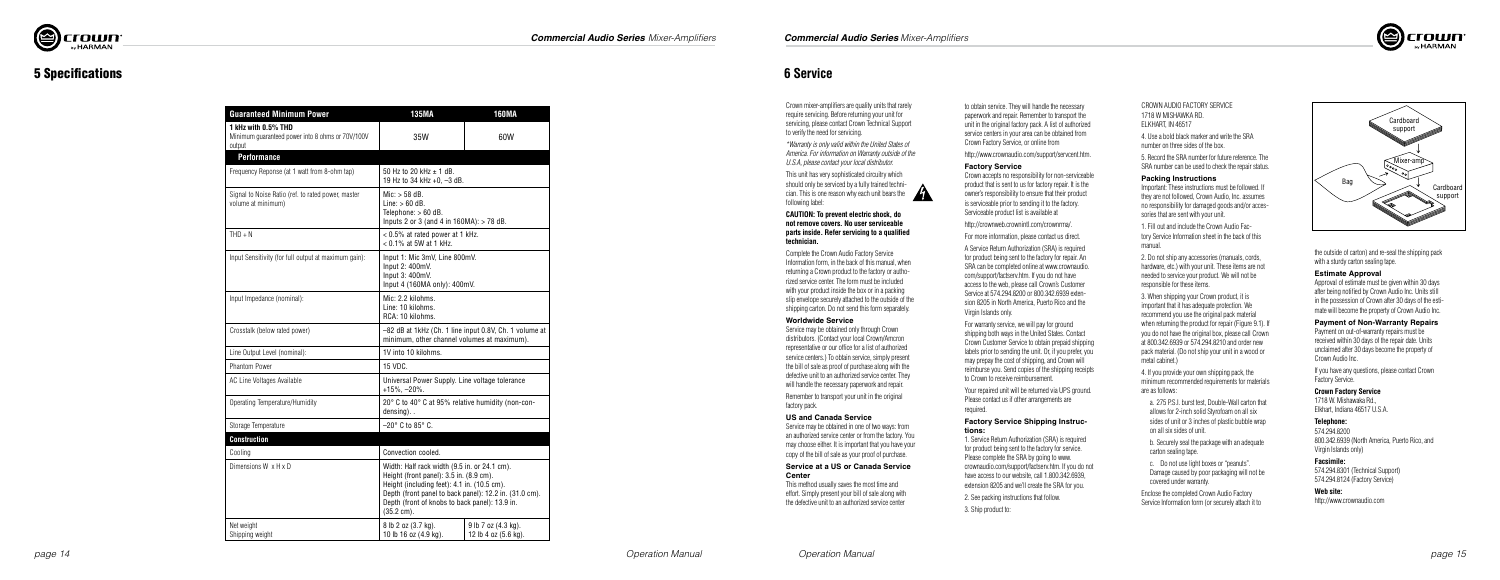



## 7 Warranty

### **SUMMARY OF WARRANTY**

Crown International, 1718 West Mishawaka Road, Elkhart, Indiana 46517-4095 U.S.A. warrants to you, the ORI GINAL PURCHASER and ANY SUBSE QUENT OWNER of each NEW Crown product, for a period of three (3) years from the date of purchase by the original purchaser (the "warranty period") that the new Crown product is free of defects in materials and workmanship. We further warrant the new Crown product regardless of the reason for failure, except as excluded in this Warranty.

*\*Warranty is only valid within the United States of America. For information on Warranty outside of the U.S.A, please contact your local distributor.*

#### **ITEMS EXCLUDED FROM THIS CROWN WARRANTY**

This Crown Warranty is in effect only for fail ure of a new Crown product which occurred within the Warranty Period. It does not cover any product which has been damaged because of any intentional misuse, accident, negligence, or loss which is covered under any of your insurance contracts. This Crown Warranty also does not extend to the new Crown product if the serial number has been defaced, altered, or removed.

### **WHAT THE WARRANTOR WILL DO**

We will remedy any defect, regardless of the reason for failure (except as excluded), by repair, replacement, or refund. We may not elect refund unless you agree, or unless we are unable to provide replacement, and repair is not practical or cannot be timely made. If

#### UNITED STATES & CANADA

a refund is elected, then you must make the defective or malfunctioning product avail able to us free and clear of all liens or other encumbrances. The refund will be equal to the actual purchase price, not including interest, insurance, closing costs, and other finance charges less a reasonable depreciation on the product from the date of original purchase. Warranty work can only be performed at our authorized service centers or at the factory. We will remedy the defect and ship the product from the service center or our factory within a reasonable time after receipt of the defective product at our authorized service center or our factory. All expenses in remedying the defect, including surface shipping costs in the United States, will be borne by us. (You must bear the expense of shipping the product between any foreign country and the port of entry in the United States including the return shipment, and all taxes, duties, and other customs fees for such foreign shipments.)

#### **HOW TO OBTAIN WARRANTY SERVICE**

You must notify us of your need for warranty service within the warranty period. All components must be shipped in a factory pack, which, if needed, may be obtained from us free of charge. Corrective action will be taken within a reasonable time of the date of receipt of the defective product by us or our authorized service center. If the repairs made by us or our authorized service center are not satisfactory, notify us or our authorized service center immediately.

#### **DISCLAIMER OF CONSEQUENTIAL AND INCIDENTAL DAMAGES**

YOU ARE NOT ENTITLED TO RECOVER FROM US ANY INCIDENTAL DAMA GES RESULTIN G FROM ANY DEFECT IN THE NEW CROWN PRODUCT. THIS INCLUDES ANY DAMA GE TO ANOTHER PRODUCT OR PRODUCTS RESULTIN G FROM SUCH A DEFECT. SOME STATES DO NOT ALLOW THE EXCLU - SION OR LIMITATIONS OF INCIDENTAL OR CONSE QUENTIAL DAMA GES, SO THE ABOVE LIMITATION OR EXCLUSION MAY NOT APPLY TO YOU.

#### **WARRANTY ALTERATIONS**

No person has the authority to enlarge, amend, or modify this Crown Warranty. This Crown Warranty is not extended by the length of time which you are deprived of the use of the new Crown product. Repairs and replacement parts provided under the terms of this Crown War ranty shall carry only the unexpired portion of this Crown Warranty.

#### **DESIGN CHANGES**

We reserve the right to change the design of any product from time to time without notice and with no obligation to make cor responding changes in products previously manufactured.

#### **LEGAL REMEDIES OF PUR - CHASER**

THIS CROWN WARRANTY GIVES YOU SPECIFIC LE GAL RI GHTS, YOU MAY ALSO HAVE OTHER RI GHTS WHICH VARY FROM STATE TO STATE. No action to enforce this Crown Warranty shall be commenced after expiration of the warranty period.

THIS STATEMENT OF WARRANTY SUPER - SEDES ANY OTHERS CONTAINED IN THIS MANUAL FOR CROWN PRODUCTS. 9/07



This page intentionally left blank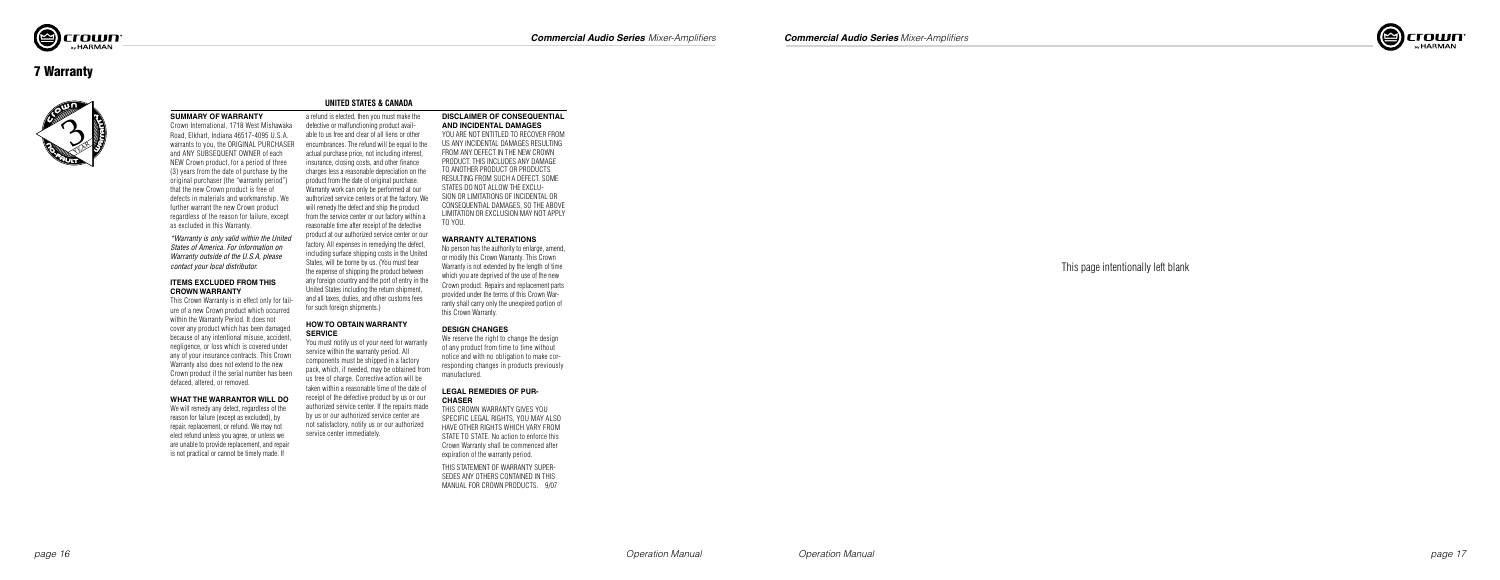





This page intentionally left blank

Crown Audio, Inc. 1718 W. Mishawaka Rd. Elkhart, IN 46517-9439 Phone: 574-294-8000 Fax: 574-294-8329 www.crownaudio.com

Online registration is also available at http://crownweb.crownintl.com/webregistration.

*\*Warranty is only valid within the United States of America. For information on Warranty outside of the U.S.A, please contact your local distributor.*

When this form is used to register your product, it may be mailed or faxed.

 Crown Audio, Inc. Fax: 574-294-8329 1718 W Mishawaka Rd Elkhart IN 46517

Please note that some information is required. Incomplete registrations will not be processed. \* Indicates required information.

## **OWNER'S INFORMATION - PLEASE PRINT**

|                                                                                  | <b>PRODUCT INFORMATION</b>    |                                            |  |
|----------------------------------------------------------------------------------|-------------------------------|--------------------------------------------|--|
| * MODEL<br>e.g. IT8000, CDi1000, PCC160                                          | * SERIAL #<br>e.g. 8000000000 | * PURCHASE DATE<br>mo/day/yr<br>$\sqrt{2}$ |  |
| Product purchased from: *(Business/Individual) _________________________________ |                               |                                            |  |

\_\_\_\_\_\_\_\_\_\_\_\_\_\_\_\_\_\_\_\_\_\_\_\_\_\_\_\_\_\_\_\_\_\_\_\_\_\_\_\_\_\_\_\_\_\_\_\_\_\_\_\_\_\_\_\_\_\_\_\_\_\_\_\_\_\_\_\_\_\_\_\_\_\_\_\_\_\_\_\_\_\_\_\_\_\_\_\_\_

## **PRODUCT REGISTRATION**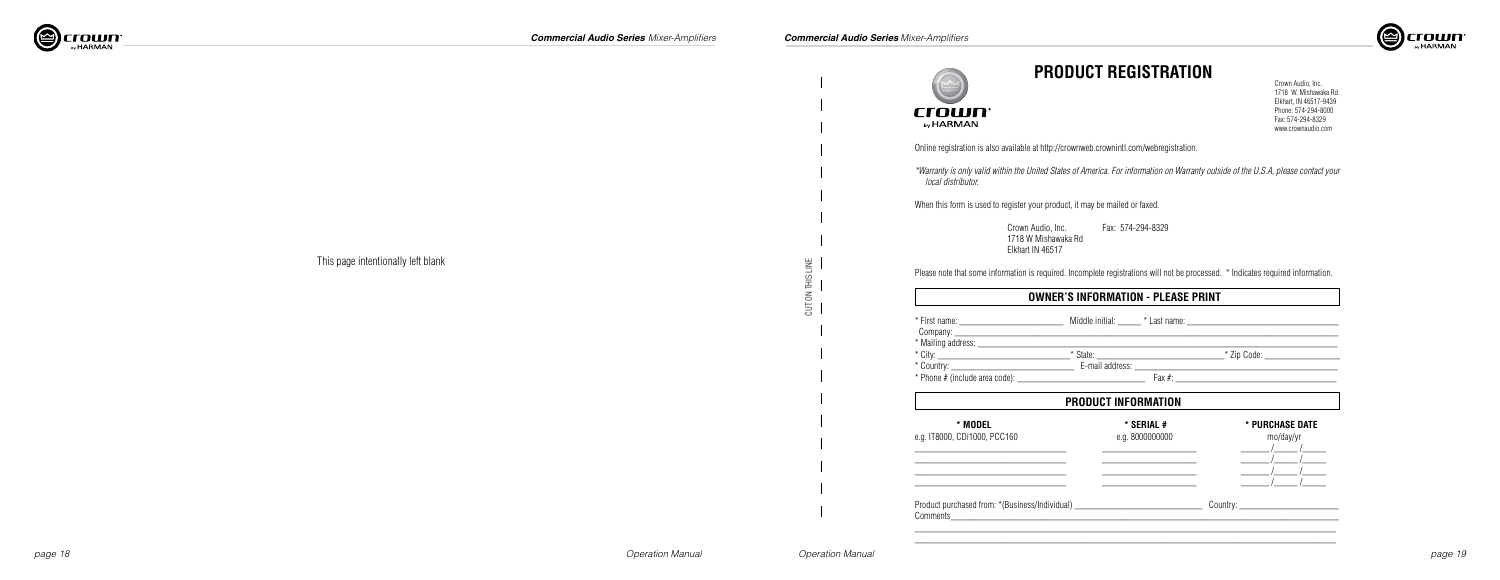



If warranty is expired,  $\Box$  I have open  **Credit card information:** 

|                                                                                                                                                                                                                                                                                                                                     |                    | <b>PLEASE PRINT CLEARLY</b>                                                                                                                                                                                                    |                 |                                                        |                                                                                                                |
|-------------------------------------------------------------------------------------------------------------------------------------------------------------------------------------------------------------------------------------------------------------------------------------------------------------------------------------|--------------------|--------------------------------------------------------------------------------------------------------------------------------------------------------------------------------------------------------------------------------|-----------------|--------------------------------------------------------|----------------------------------------------------------------------------------------------------------------|
| SRA #: __________________(If sending product to Crown factory service.)                                                                                                                                                                                                                                                             |                    | Model: Note and the second contract of the second contract of the second contract of the second contract of the second contract of the second contract of the second contract of the second contract of the second contract of |                 | Serial Number: The Contract of the Serial Number:      | Purchase Date: Noted that the part of the set of the part of the set of the part of the set of the part of the |
|                                                                                                                                                                                                                                                                                                                                     |                    | <b>PRODUCT RETURN INFORMATION</b>                                                                                                                                                                                              |                 |                                                        |                                                                                                                |
|                                                                                                                                                                                                                                                                                                                                     |                    |                                                                                                                                                                                                                                |                 |                                                        |                                                                                                                |
| Phone $\#$ :                                                                                                                                                                                                                                                                                                                        |                    | $\text{Fax} \#$ :                                                                                                                                                                                                              |                 |                                                        |                                                                                                                |
|                                                                                                                                                                                                                                                                                                                                     |                    |                                                                                                                                                                                                                                |                 |                                                        |                                                                                                                |
|                                                                                                                                                                                                                                                                                                                                     |                    |                                                                                                                                                                                                                                |                 | Postal Code: The Contract of the Contract of the Code: |                                                                                                                |
| Nature of problem: <u>www.community.com and a state of the state of the state of the state of problem:</u>                                                                                                                                                                                                                          |                    |                                                                                                                                                                                                                                |                 |                                                        |                                                                                                                |
|                                                                                                                                                                                                                                                                                                                                     |                    |                                                                                                                                                                                                                                |                 |                                                        |                                                                                                                |
|                                                                                                                                                                                                                                                                                                                                     |                    |                                                                                                                                                                                                                                |                 |                                                        |                                                                                                                |
|                                                                                                                                                                                                                                                                                                                                     |                    |                                                                                                                                                                                                                                |                 |                                                        |                                                                                                                |
| If warranty is expired, please provide method of payment. Proof of purchase may be required to validate warranty.                                                                                                                                                                                                                   |                    |                                                                                                                                                                                                                                |                 |                                                        |                                                                                                                |
|                                                                                                                                                                                                                                                                                                                                     |                    | <b>PAYMENT OPTIONS</b>                                                                                                                                                                                                         |                 |                                                        |                                                                                                                |
|                                                                                                                                                                                                                                                                                                                                     |                    |                                                                                                                                                                                                                                | $\Box$ COD      |                                                        |                                                                                                                |
| □ Credit Card (Information below is required; however if you do not want to provide this information at this time, we will contact you when your unit is repaired for the information.)<br><b>Credit card information:</b>                                                                                                          |                    |                                                                                                                                                                                                                                |                 |                                                        |                                                                                                                |
| Type of credit card:<br>□ MasterCard                                                                                                                                                                                                                                                                                                | □ Visa             | $\Box$ American Express                                                                                                                                                                                                        | $\Box$ Discover |                                                        |                                                                                                                |
| Type of credit card account:<br>Personal/Consumer                                                                                                                                                                                                                                                                                   | Business/Corporate |                                                                                                                                                                                                                                |                 |                                                        |                                                                                                                |
| Card #                                                                                                                                                                                                                                                                                                                              |                    |                                                                                                                                                                                                                                |                 |                                                        |                                                                                                                |
| * Card ID # is located on the back of the card following the credit card #, in the signature area. On American Express, it may be located on the front of the card. This number is required to process the charge to your acco<br>it at this time, we will call you to obtain this number when the repair of your unit is complete. |                    |                                                                                                                                                                                                                                |                 |                                                        |                                                                                                                |
| Name on credit card:<br><u> 1999 - Johann John Stoff, deutscher Stoffen und der Stoffen und der Stoffen und der Stoffen und der Stoffen un</u>                                                                                                                                                                                      |                    |                                                                                                                                                                                                                                |                 |                                                        |                                                                                                                |
|                                                                                                                                                                                                                                                                                                                                     |                    |                                                                                                                                                                                                                                |                 |                                                        |                                                                                                                |
|                                                                                                                                                                                                                                                                                                                                     |                    |                                                                                                                                                                                                                                |                 |                                                        |                                                                                                                |
|                                                                                                                                                                                                                                                                                                                                     |                    |                                                                                                                                                                                                                                |                 |                                                        |                                                                                                                |
| <b>Operation Manual</b>                                                                                                                                                                                                                                                                                                             |                    |                                                                                                                                                                                                                                |                 |                                                        | page 21                                                                                                        |

Shipping Address: Crown Audio Factory Service, 1718 W. Mishawaka Rd., Elkhart, IN 46517

## **Crown Audio Factory Service Information**

This page intentionally left blank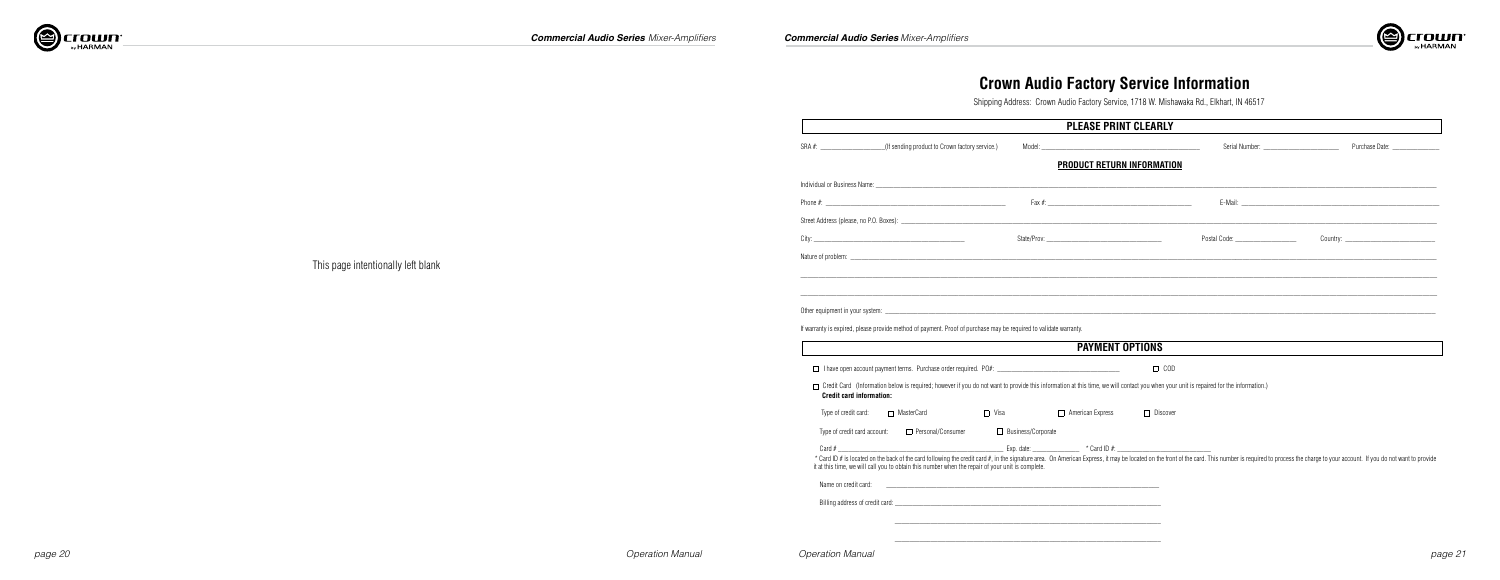



This page intentionally left blank This page intentionally left blank